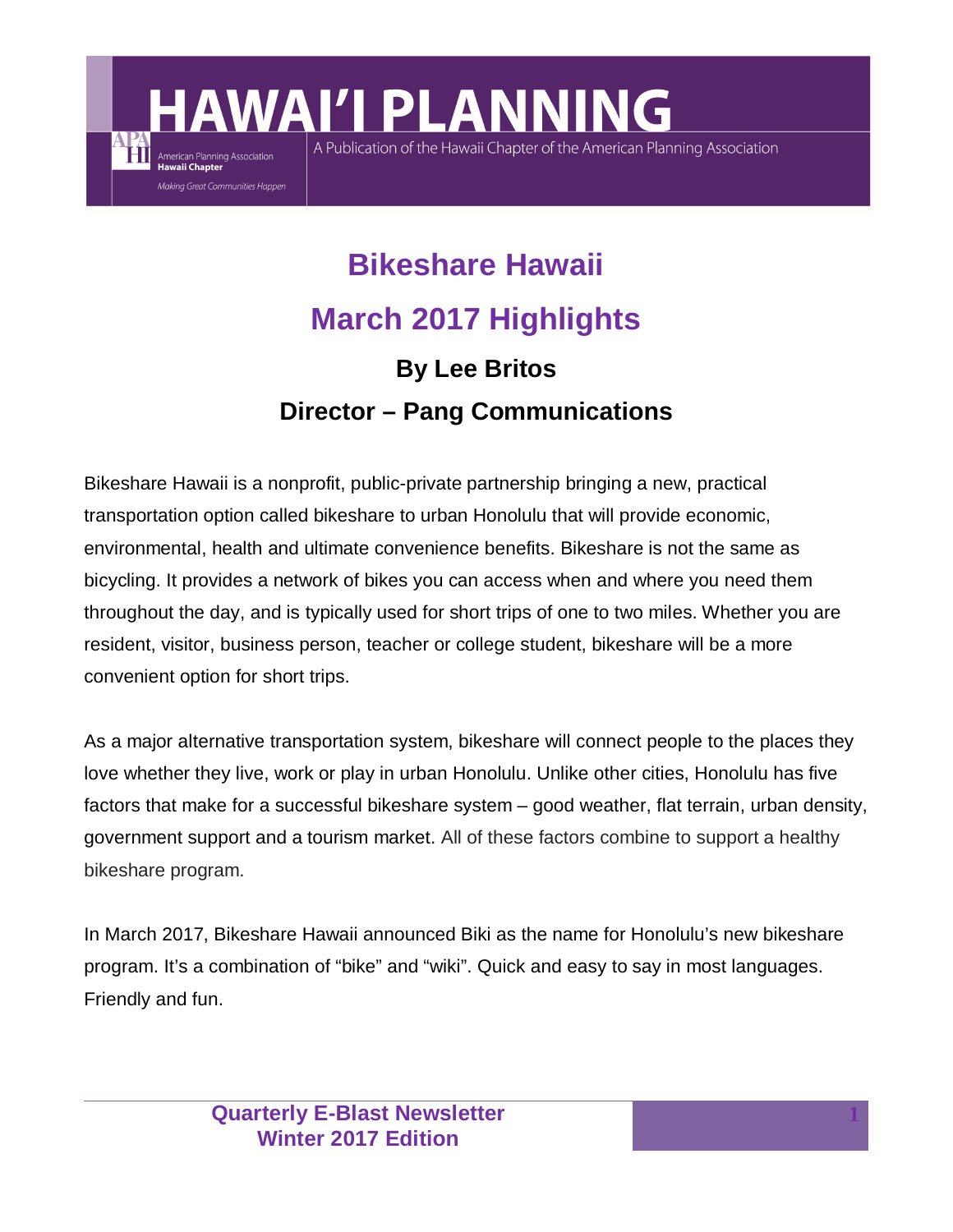**AWAI'I PLANNING** A Publication of the Hawaii Chapter of the American Planning Association American Planning Association<br>Hawaii Chapter Making Great Communities Happen

Bikeshare Hawaii also introduced the Biki bike. Honolulu will be the first city in the world to have a fleet comprised of this new generation of bikes from PBSC Urban Solutions. The Biki



bike is designed to be especially easy to handle for women and those who are a bit on the smaller side, but also a great ride for taller folks too.

Because not everyone will use bikeshare the same way, we created four affordable fare options to select from. Perhaps the best value for residents is the \$15 monthly pass that provides unlimited 30-minute rides per month, or the \$25 monthly pass for unlimited 60-minute rides. If you're only going to ride occasionally, the \$20 Free Spirit pass gives you 300-minutes to use as you wish over days, weeks or months. Single rides are \$3.50 for each 30 minutes of use.